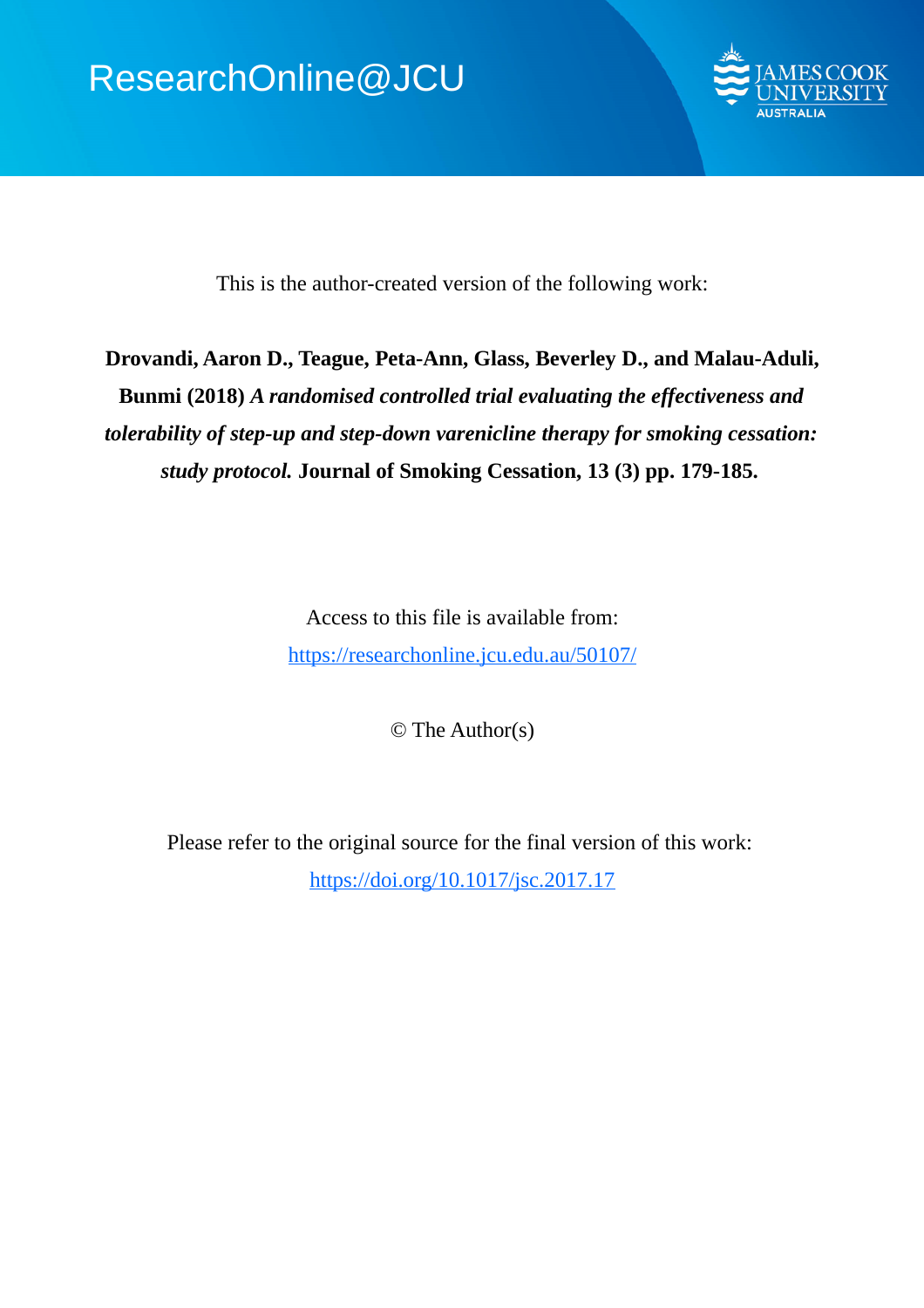## **A randomised controlled trial evaluating the effectiveness and tolerability of step-up and step-down varenicline therapy for smoking cessation: Study protocol**

Drovandi A, Teague P, Glass B and Malau-Aduli B

#### **ABSTRACT**

**Background:** Varenicline remains the most effective medication for smoking cessation, however discontinuation as a result of adverse events negatively impacts medication adherence, and the likelihood of a quit attempt being successful. Post treatment cravings and withdrawal symptoms may also occur, increasing the likelihood of treatment failure, due to lapse and relapse after achieving initial abstinence. This protocol details a trial investigating changes in the effectiveness and tolerability of varenicline, when an extended step-up and step-down regimen are used.

**Methods:** A phase 4, randomised, double-blinded, placebo-controlled single-centre study with a treatment period of 16 weeks, and follow-up period of 12 weeks will be conducted. Up to 201 participants will be enrolled and allocated in a 1:1:1 ratio to a placebo-matching control group, step-up, or step-down intervention group, all receiving behavioural counselling and quitting advice. Participants will be contacted weekly during treatment and fortnightly during follow-up. Eligible participants are smokers over 18 years old, willing to quit smoking, are able to attend clinic visits, and have no uncontrolled or serious medical issues. Primary outcome measures are comparisons of biochemically confirmed continuous abstinence rates, 7-day point prevalence abstinence rates and the frequency, severity and duration of adverse events, cravings and withdrawal symptoms. Secondary outcome measures are participant adherence to the study medication throughout treatment, and comparisons of changes in smoking satisfaction and reward. Effects of each regimen on smoking cessation will be assessed by logistic regression, with survival analyses used for a more precise estimate of when cessation occurs. Primary endpoints will then be compared using a general linear model. Australian New Zealand Clinical Trials Registry: ACTRN12616000802404p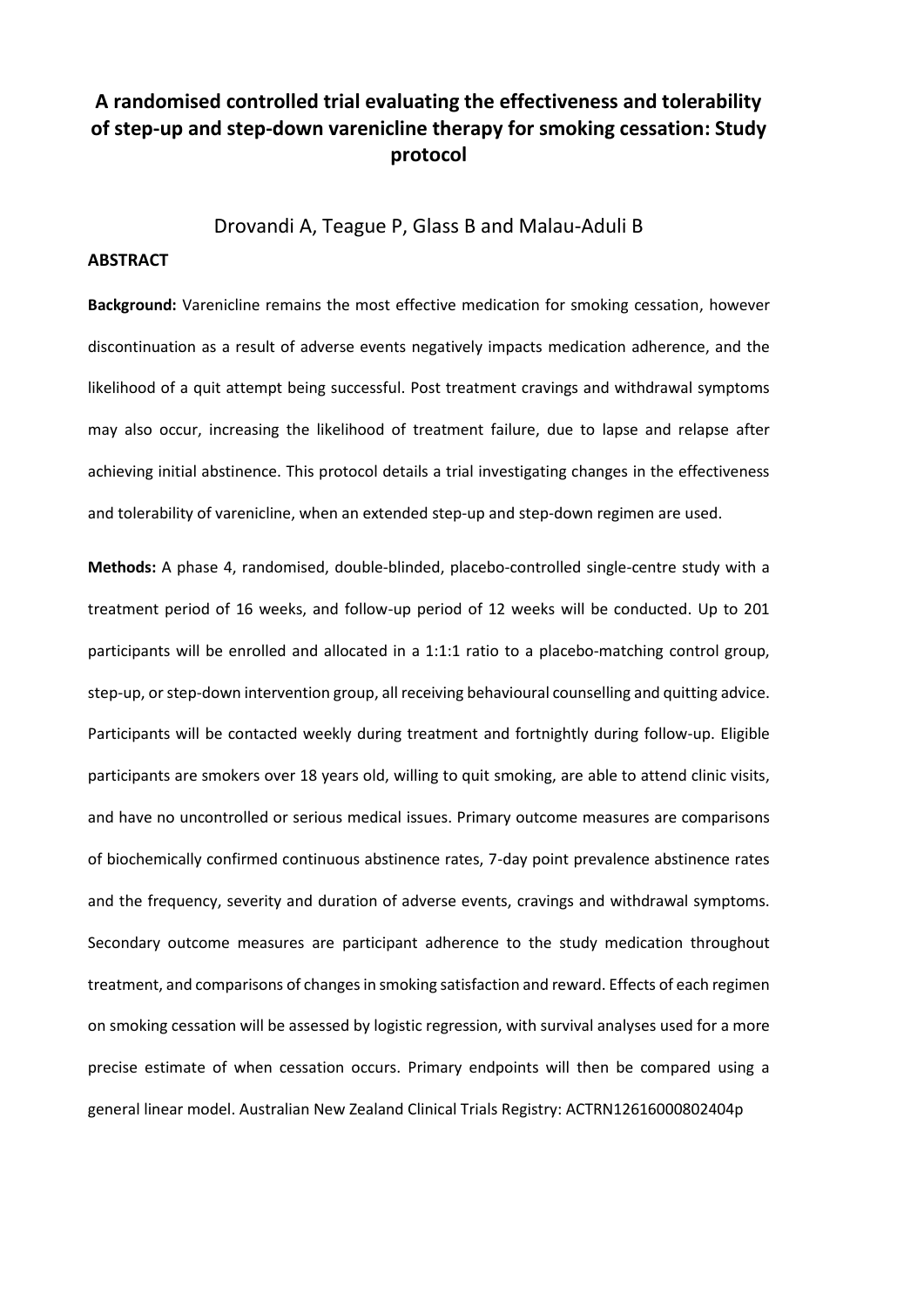#### **INTRODUCTION**

Tobacco use continues to be a major contributor to preventable morbidity and mortality, being strongly linked to a growing list of health conditions, including several forms of cancer, and cardiovascular and respiratory diseases (Fiore *et al*., 2008). Unfortunately, successful smoking cessation continues to be challenging, despite the availability of smoking cessation medications and behavioural counselling techniques (Cahill *et al*., 2013). Medications such as varenicline (Champix® / Chantix®), the most effective agent available for smoking cessation (Cahill *et al*., 2016), have several clinical issues impacting on their effectiveness such as causing intolerable adverse effects leading to premature therapy discontinuation, poor adherence, and a resurgence of cravings and withdrawal symptoms after therapy has been completed (Drovandi *et al*., 2016; Balmford *et* al., 2011; Catz *et al*., 2011; Liberman *et al*., 2013; Rigotti *et al*., 2010).

Modifications to the varenicline regimen through changes in daily dosing may address these problems as suggested by a recent systematic review (Drovandi *et al*., 2017). Modifications trialled and warranting further study include the use of an extended duration of pre-quit varenicline therapy (Hajek *et al*., 2011; Hawk *et al*., 2012), and an extended duration of varenicline therapy (Tonstad *et al*., 2006; Williams *et al*., 2007). These modifications were theorised to reduce the frequency and severity of adverse events at the beginning of therapy and the long-term risk of relapse at the end of treatment. A modification yet to be tested is a step-down period at the end of varenicline therapy, potentially reducing the short-term risk of relapse at the end of treatment, which has been encountered in some clinical trials (Tonstad *et al*., 2006; Rigotti *et al*., 2010).

This protocol was developed to evaluate changes in the effectiveness and tolerability of varenicline, when it is introduced more slowly over a period of 4 weeks and ceased over a period of 2 weeks. It is proposed that the use of extended 'step-up' therapy will reduce the frequency and severity of adverse effects, which are usually more prominent at the beginning of therapy (Tonstad *et al.,* 2016; Williams *et al*., 2007), and the use of 'step-down' therapy will reduce the likelihood of recurring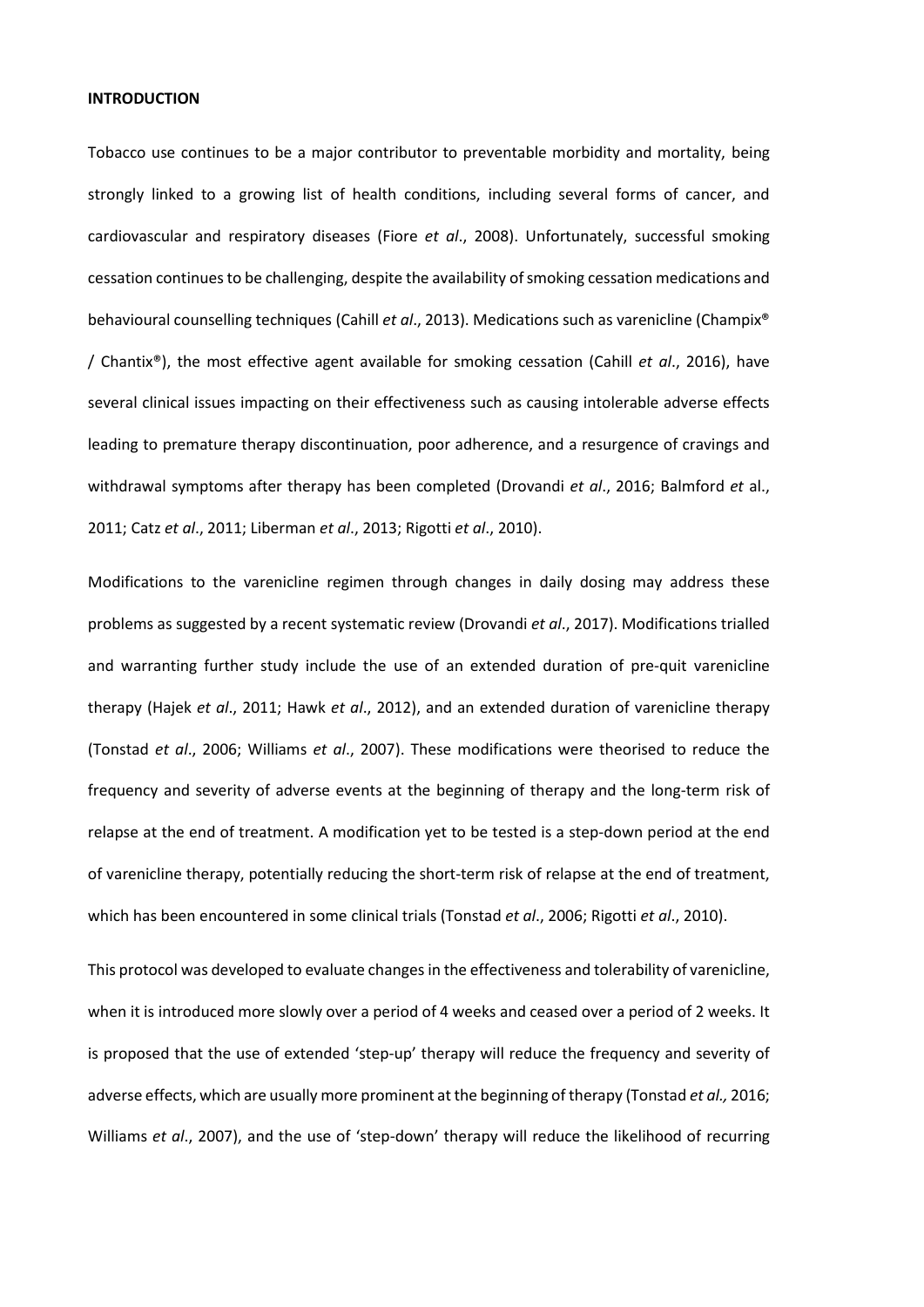cravings and withdrawal symptoms due to a sudden drop in dopamine levels from the removal of varenicline (Coe *et al.,* 2005).

#### **METHODS**

This protocol has been registered with the Australian New Zealand Clinical Trials Registry (ACTRN12616000802404p), and was developed to comply with the Helsinki Declaration of 1975 (revised in 2008) and Australian Guidelines on the development of ethical research. Ethical approval was given by the James Cook University's Human Research Ethics Committee (approval number H6748). This article for the study protocol follows the Standard Protocol Items: Recommendations for Interventional Trials (SPIRIT) checklist (Chan *et al*., 2013).

#### **Study Design**

A randomised, double-blinded, placebo-controlled trial will consist of three treatment groups with different dosing schedules: two intervention groups (step-up and step-down varenicline therapies) and a placebo-matched control group. This community-based single-site trial will require participants to adhere to a treatment duration of 16-weeks and a follow-up duration of 12-weeks, and attend scheduled clinic visits at James Cook University's Health Clinic in Townsville, Australia.

#### **Participant Eligibility and Recruitment**

Eligible participants are required to be at least 18 years old and motivated to quit smoking, have a Fagerström Test for Nicotine Dependence (FTND) score of at least 5.0, indicate their intention to comply with scheduled clinic visits, have no history of major or uncontrolled depressive or other psychiatric disorders, and use appropriate hormonal contraception if a woman of childbearing age. Participants are ineligible if they have a history of a suicide attempt or any suicidal behaviours in the previous 2 years, have a severe or uncontrolled major depressive, psychiatric, or cardiovascular disorder, have a current psychosis, have concomitant substance abuse disorders, have used varenicline within the previous 6 months, or do not agree to abstain from non-cigarette tobacco products during the intervention and follow-up periods.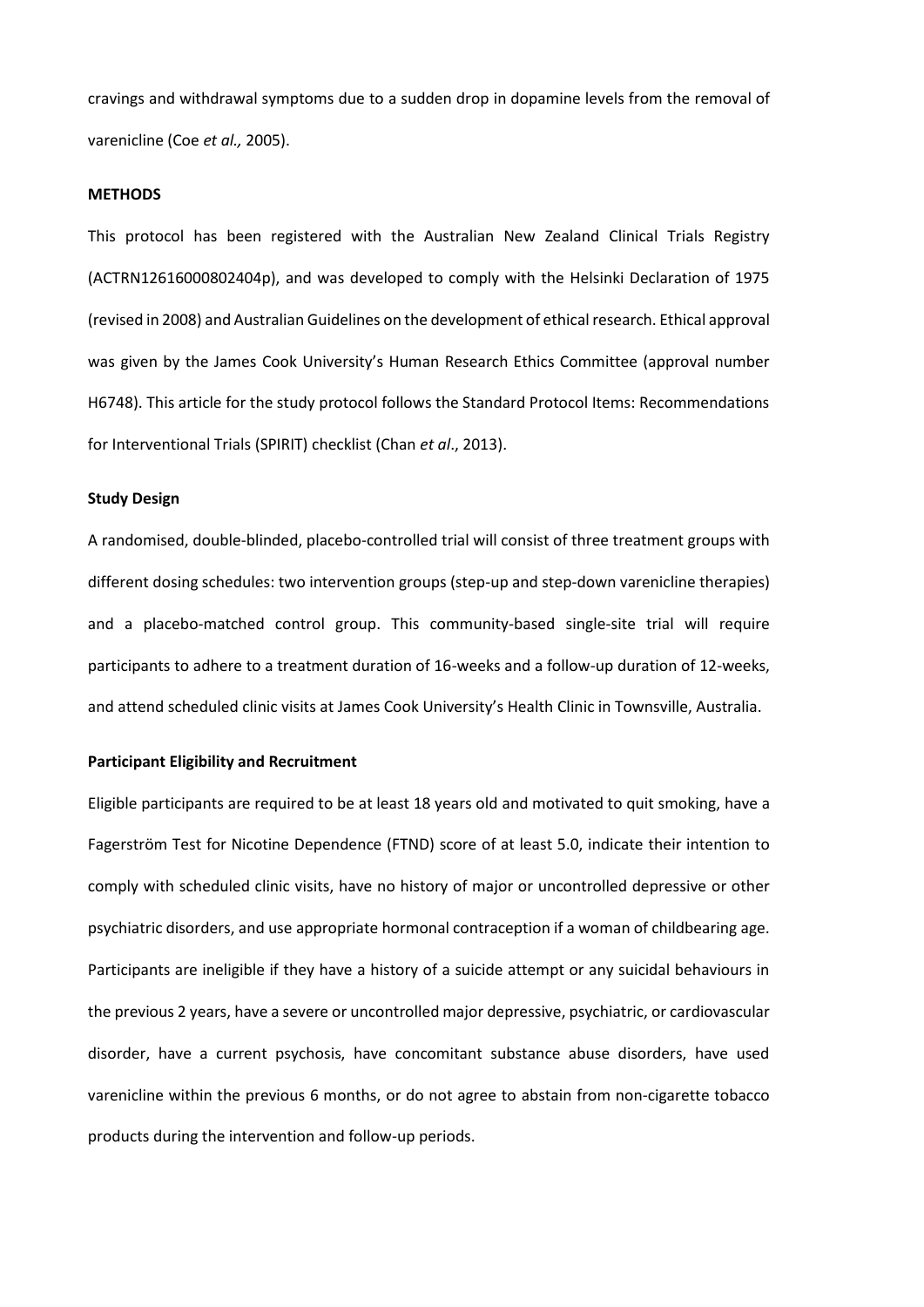Participants will be recruited from pharmacies, general practitioner clinics and newspaper advertisements in Townsville, Australia. Potential participants may view, self-assess and complete an expression of interest flyer at these locations, which include preliminary eligibility questions, and the contact details of the principal investigator to facilitate a baseline visit with the potential participant. Final eligibility and further information and consent documents will be provided during the baseline visit to ensure the eligibility and safety of participants.

#### **Treatment Groups and Interventions**

The dose regimens for all the treatment groups are detailed in **Table** 1. Intervention group 1 (stepup) will be assigned to take 0.5mg once daily for 7 days, 0.5mg twice daily for 7 days, 0.5mg once daily plus 1.0mg once daily for 7 days, 1.0mg twice daily for 11 weeks, then 2 weeks of placebo tablets matched to the step-down intervention group. Intervention group 2 (step-down) will be assigned to take 2 weeks of placebo tablets matched to the step-up intervention group, followed by 0.5mg once daily for 3 days, 0.5mg twice daily for 4 days, 1.0mg twice daily for 11 weeks, then 0.5mg twice daily for 7 days, then 0.5mg once daily for 7 days. The control group will be assigned to take 2 weeks of placebo tablets matched to the step-up intervention group, followed by 0.5mg once daily for 3 days, 0.5mg twice daily for 4 days, 1.0mg twice daily for 11 weeks, then 2 weeks of placebo tablets matched to the step-down intervention group. The medication provided will be supplied in a dose administration aid (DAA) to avoid dosing confusion, maintain treatment blinding, and to serve as a mechanism for monitoring participant adherence (Haywood and Glass, 2016).

Eligible participants will be randomly assigned a participant identifier number (PIN), each of which is linked through a computer-generated randomisation sequence to a treatment group. Treatment allocations will be sealed in individual envelopes, and a research associate who is not involved in the study will be responsible for affixing PINs to each DAA to ensure continued double-blinding. However, a participant's allocated treatment can be revealed prior to completion of the study, if the participant experiences a life-threatening or other severe event.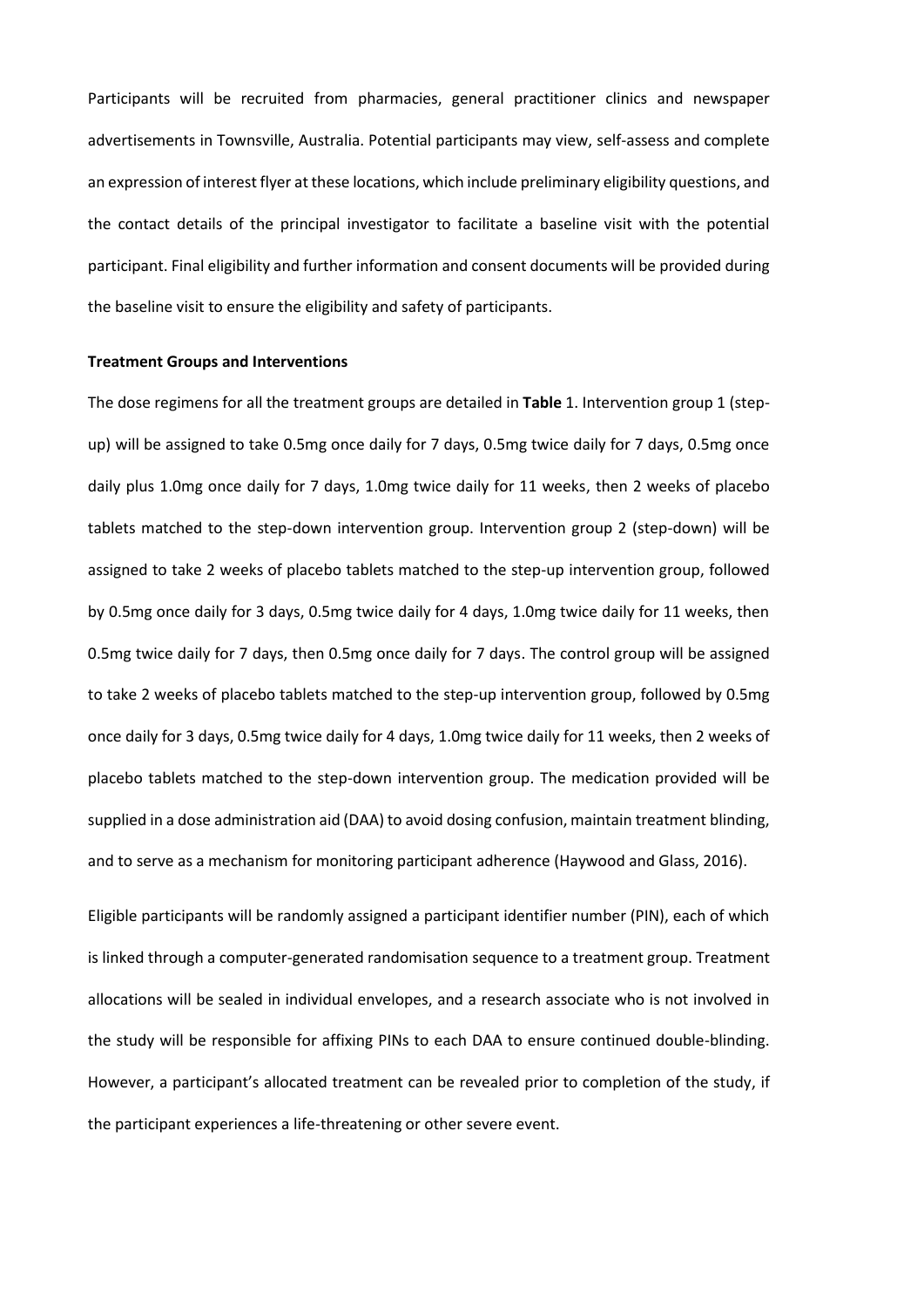Interventions for eligible participants for the duration of the trial, including data collection tools are detailed in **Tables 2** and **3** for the treatment and follow-up periods respectively. Participants will be contacted weekly during the treatment phase, and fortnightly during the follow-up phase through a combination of telephone calls and face to face clinic visits. These scheduled interactions will gather data on participant health indicators (both physical and mental), concomitant medication load, adverse events, cravings and withdrawal symptoms experienced, and recent smoking habits. Participants will receive a booklet on smoking cessation during the baseline visit, and up to 10 minutes of individualised counselling on techniques for smoking cessation during each intervention, and be recommended to set a quit date between weeks 4 and 6 of treatment.

#### **Study Outcomes**

Primary outcomes to be assessed during this trial are comparisons of biochemically confirmed continuous abstinence rates, 7-day point prevalence abstinence rates and the frequency, severity, and duration of adverse effects, cravings, and withdrawal symptoms. These primary outcomes will determine if step-up or step-down varenicline dosing has positive effects as measured by improved smoking cessation rates and reduced adverse events, cravings, or withdrawal symptoms during cessation attempts. Secondary outcome measures include adherence to the study medication throughout treatment and changes in smoking satisfaction and reward.

#### **Data Collection and Management**

During the interventional and follow-up periods, as detailed in **Table 2** and **Table 3** respectively**,**  data for the primary and secondary outcomes will be initially collected from participants on a weekly basis, with monthly face to face clinic visits being interspersed by telephone calls. Adverse events. Continuous and 7-day point prevalence abstinence rates will be assessed by multiple methods, including the Nicotine Use Inventory (NUI), a personal smoking log, and biochemically confirmed using a Micro+ Smokerlyzer device. The NUI will be administered during scheduled telephone and clinic visits by the principal investigator, querying the participants' use of cigarettes or any other nicotine-containing products. The smoking log will be used daily by participants to track their exposure to nicotine throughout the treatment and follow-up periods, and reported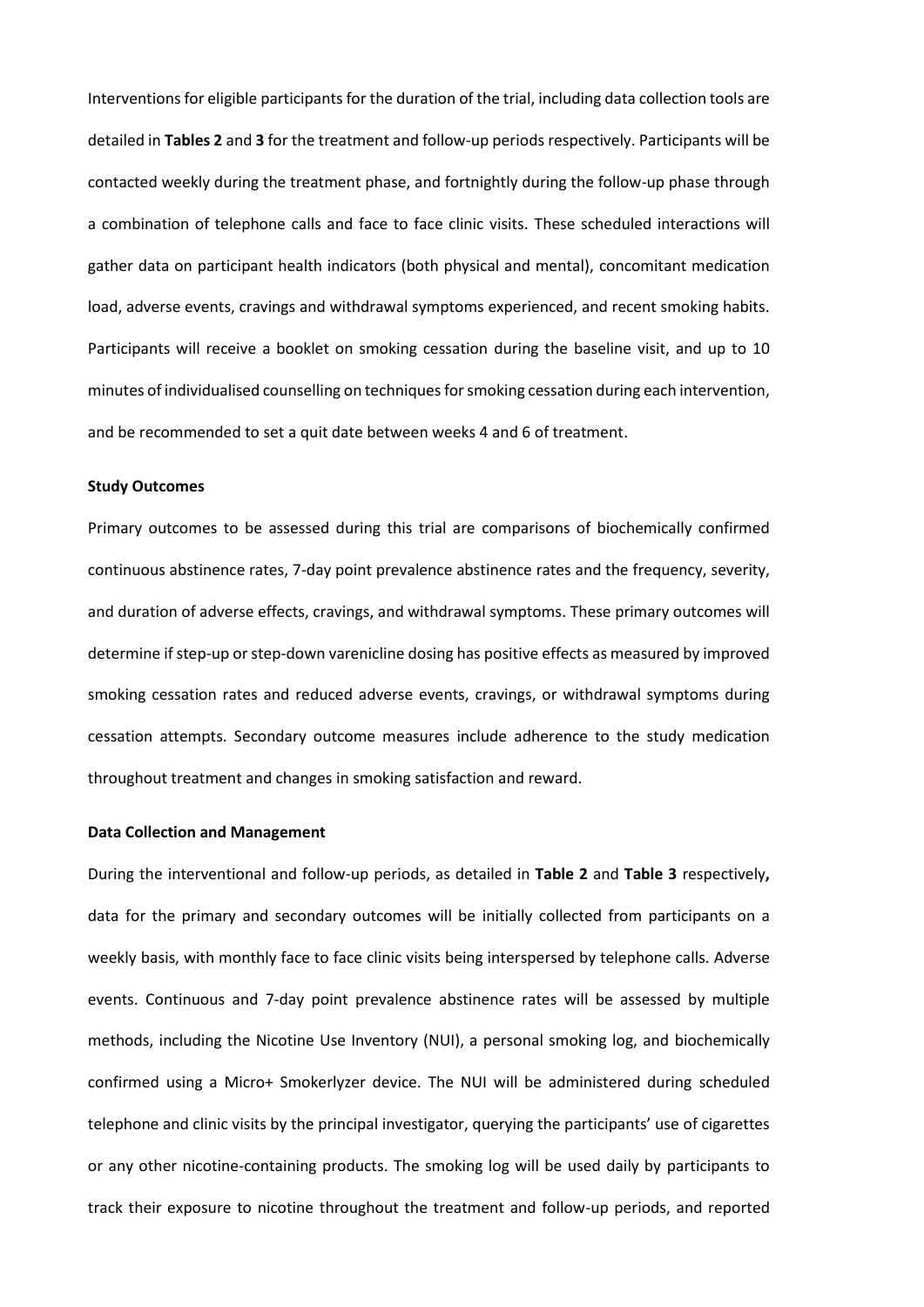abstinence to be confirmed during clinic visits using a Micro+ Smokerlyzer device, with a cut-off reading of <10ppm considered as being abstinent. All adverse events, including serious and nonserious, will be recorded on case report forms on a per-participant basis, to be reported to the principal investigator, and causality determined during the scheduled telephone and face to face clinic visits. Participants will be encouraged to log adverse events daily as they occur, ensuring to note changes in severity or apparent cause if they persist over several days, will be coded using MedDRA, and followed-up until cessation of the event. Concerning or unusual adverse events will be reported immediately to the principal investigator, with events considered to be serious or unexpected to also be reported to Pfizer Inc., the approving ethics committee, and the Adverse Drug Reaction unit of the Therapeutic Goods Administration. Physical health will be assessed at the commencement and cessation of treatment, and at the completion of the follow-up period, and include recording of participant height, weight, and vital signs (blood pressure, respiratory rate, and heart rate). Mental health will be assessed initially using the Suicide Behaviours Questionnaire Revised (SBQ-R) (Osman et al., 2001), and monitored fortnightly using the Patient Health Questionnaire-9 (PHQ-9) (Kroenke et al., 2001). The 9-item version of the Minnesota Nicotine Withdrawal Scale (MNWS) (Hughes and Hatsukami, 1986) will be used to assess weekly changes in cravings and withdrawal symptoms, using a 5-point Likert scale ranging from 0 (not at all) to 5 (extreme). The MNWS will be self-administered by participants on a daily basis, and reported to the principal investigator during phone calls and clinic visits.

Medication adherence checks will be done by the principal investigator during the treatment period clinic visits, by counting remaining tablets in returned DAAs. Changes in smoking satisfaction and reward will be assessed by the principal investigator using the Modified Cigarette Evaluation Questionnaire (mCEQ) (Cappelleri et al., 2007), a 12-item questionnaire rating on a 7-point scale from 1 (Not at all) to 7 (Extremely) the common experiences normally received by smoking. All data collection will be performed by the principal investigator only, who will personally enter all data into a master excel spreadsheet, which will be stored on a passwordprotected computer in the office of the principal investigator. PINs will be used in this spreadsheet to ensure confidentiality.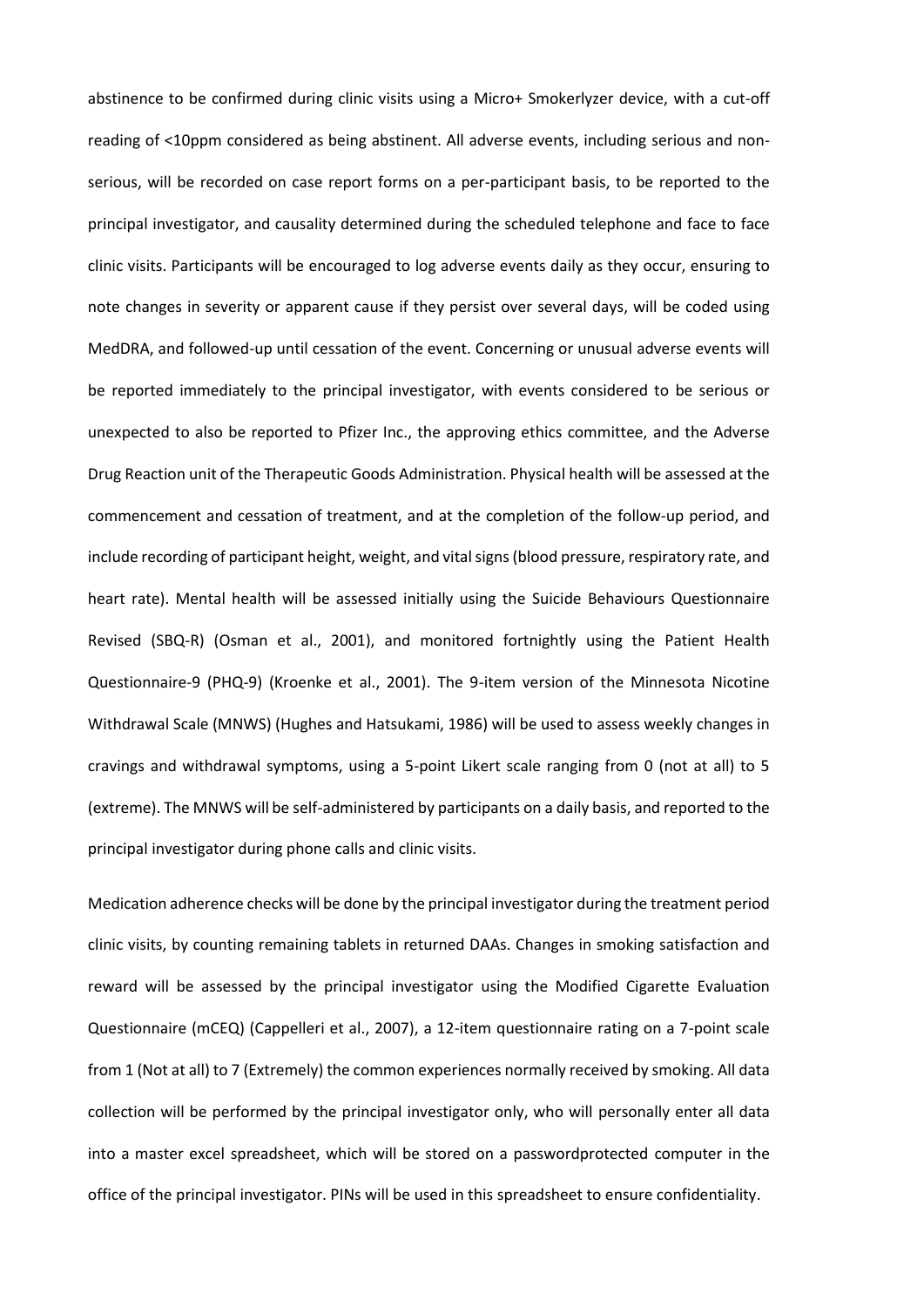#### **Sample Size and Statistical Analyses**

Using GPOWER v3.1, it was determined that to detect a moderate effect size with 80% power, a total of 119 completers are required for statistical power for the primary endpoints of the study, being the biochemically confirmed continuous abstinence rate for participants in each treatment group. To ensure statistical power is achieved, up to 201 participants will be enrolled to accommodate up to 40% participant withdrawal from treatment and loss to follow-up as demonstrated by similarly designed smoking cessation trials (Hajek *et al*., 2011; Rigotti *et al*., 2010; Hawk *et al*., 2012). Intention to treat analysis will include univariate and multivariate analysis of the factors associated with abstinence post-quit date. Analysis will occur after the final participant has completed their end-of-study clinic visit.

Data analysis will include assessing biochemically confirmed continuous abstinence rates and the presence of, and numerical scale of severity of adverse events, cravings and withdrawal symptoms, for smokers or non-smokers. Quantitative data will be subjected to multivariate analysis in SPSS (v23) to establish relationship between categorical and continuous variables. Logistic regression will be used to assess the effect of the treatment regimens on smoking cessation. Odds ratio (OR) will be used to compare the relative odds of occurrence of smoking cessation, between the active and control groups. The 95% confidence intervals (CI) will be used to estimate the precision of the OR. Survival analysis (via cox regression) will be used to measure more precise and absolute estimates of when smoking cessation occurs. A survival probability estimate will also be calculated using the Kaplan-Meier method. Survival curves and a non-parametric statistical log rank test will be used to determine significant differences between the groups. The severity of adverse events, cravings and withdrawal symptoms will be compared between the three groups, using a General Linear Model (GLM) in SPSS (v23). Significance levels were set at 0.05 and a medium effect size as reported by Cohen (1988) will be calculated to determine the magnitude of statistically significant relationships. No interim analyses are planned for this study.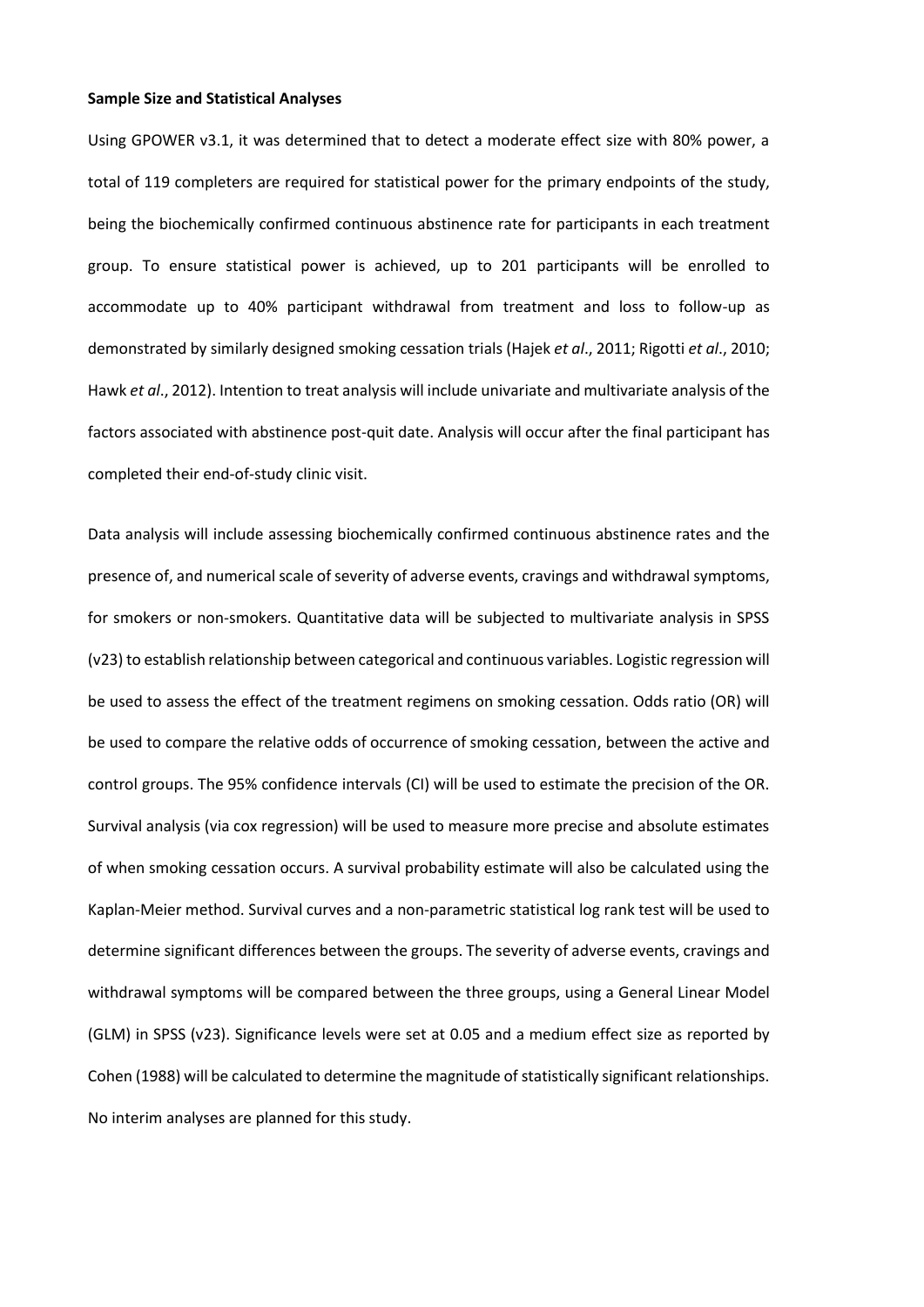#### **Study Monitoring**

Adverse event-recording documents will be provided both electronically and as hard-copies during clinic visits, and when additionally requested. Participants who experience intolerable adverse events or worsening of concomitant medical conditions may have their dose temporarily reduced or withdrawn, with recommencing of the standard dose at the discretion of the participant, principal investigator, and medical advisor. Participants may also have treatment permanently withdrawn if their participation places them at an excessive risk of harm (including changes in behaviour or mood), or demonstrate an inability to comply with the study protocol. Participants will be encouraged to log adverse events daily, which will be regularly monitored by the principal investigator, to track event progression and ensure the resolution of events.

#### **ETHICS AND DISSEMINATION**

This research has been approved by the James Cook University Human Research Ethics Committee (approval number H6748), with amendments to the protocol submitted to the committee and to Pfizer Inc. as they occur. The principal investigator will be responsible for gaining informed consent from participants and will maintain patient confidentiality during clinic visits and phone calls. Advisors to the principal investigator will only have access to de-identified data from participants. Results for this research will largely be disseminated through publication in peer-reviewed journals. The approving ethics committee, Pfizer Inc., and the supplier of the dose administration aids (Webstercare) will be provided with detailed reports on the outcomes of the research, and participants will be offered a report of the research if desired.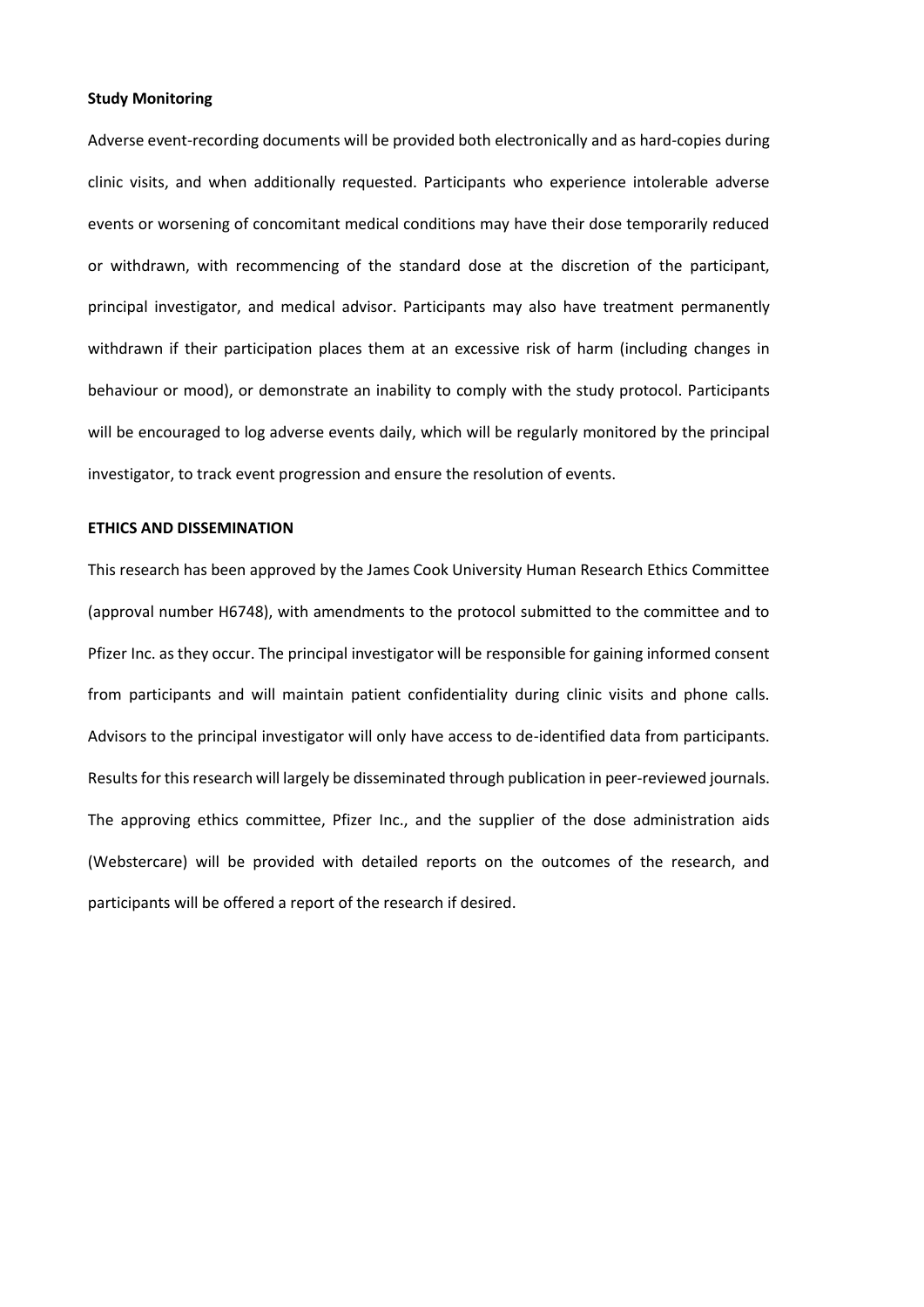#### **REFERENCES**

Balmford, J., Borland, R., Hammond, D., and Cummings, K. M. (2011). Adherence to and reasons for premature discontinuation from stop-smoking medications: data from the ITC Four-Country Survey. *Nicotine and Tobacco Research,* 13(2), 94-102

Cahill, K., Stevens, S., Perera, R., and Lancaster, T. (2013). Pharmacological interventions for smoking cessation: an overview and network meta-analysis. *Cochrane Database of Systematic Reviews*, 5:CD009329

Cahill, K., Lindson-Hawley, N., Thomas, K. H., Fanshawe, T. R., Lancaster, T. (2016). Nicotine receptor partial agonists for smoking cessation. *Cochrane Database of Systematic Reviews*, 5:CD006103

Cappelleri, J. C., Bushmakin, A. G., Baker, C. L., Merikle, E., Olufade, A. O., and Gilbert, D. G. (2007). Confirmatory factor analyses and reliability of the modified cigarette evaluation questionnaire. Addictive behaviors, 32(5):912-923

Catz, S. L., Jack, L. M., McClure, J. B., Javitz, H. S., Deprey, M., Zbikowski, S. M., *et al*. (2011). Adherence to varenicline in the COMPASS smoking cessation intervention trial. *Nicotine and Tobacco Research*, 13(5), 361-368

Chan, AW., Tetzlaff, J. W., Altman, D. G., Laupacis, A., Gøtzsche, P. C., Krleža-Jerić, K., *et al*. (2013). SPIRIT 2013 statement: defining standard protocol items for clinical trials. *Annals of internal medicine*, 158(3), 200-207

Coe, J. W., Brooks, P. R., Vetelino, M. G., Wirtz, M. C., Arnold, E. P., Huang, J. *et al*. (2005). Varenicline: an α4β2 Nicotinic Receptor Partial Agonist for Smoking Cessation. *Journal of Medicinal Chemistry* 48(10), 3474-3477

Cohen, J. (1988). Statistical power analysis for the behavioural sciences. Lawrence Earlbaum Associates. *Hillsdale, NJ, 20-26*.

Drovandi, A. D., Chen, C. C., and Glass, B. D. (2016). Adverse Effects Cause Varenicline Discontinuation: A Meta-Analysis. *Current Drug Safety*, 11, 78-85

Drovandi, A. D., Teague, P. A., Glass, B. D., and Malau-Aduli, B. (2017). A Systematic Review Investigating the Impact of Modified Varenicline Regimens on Smoking Cessation. *Journal of Smoking Cessation*, 1-11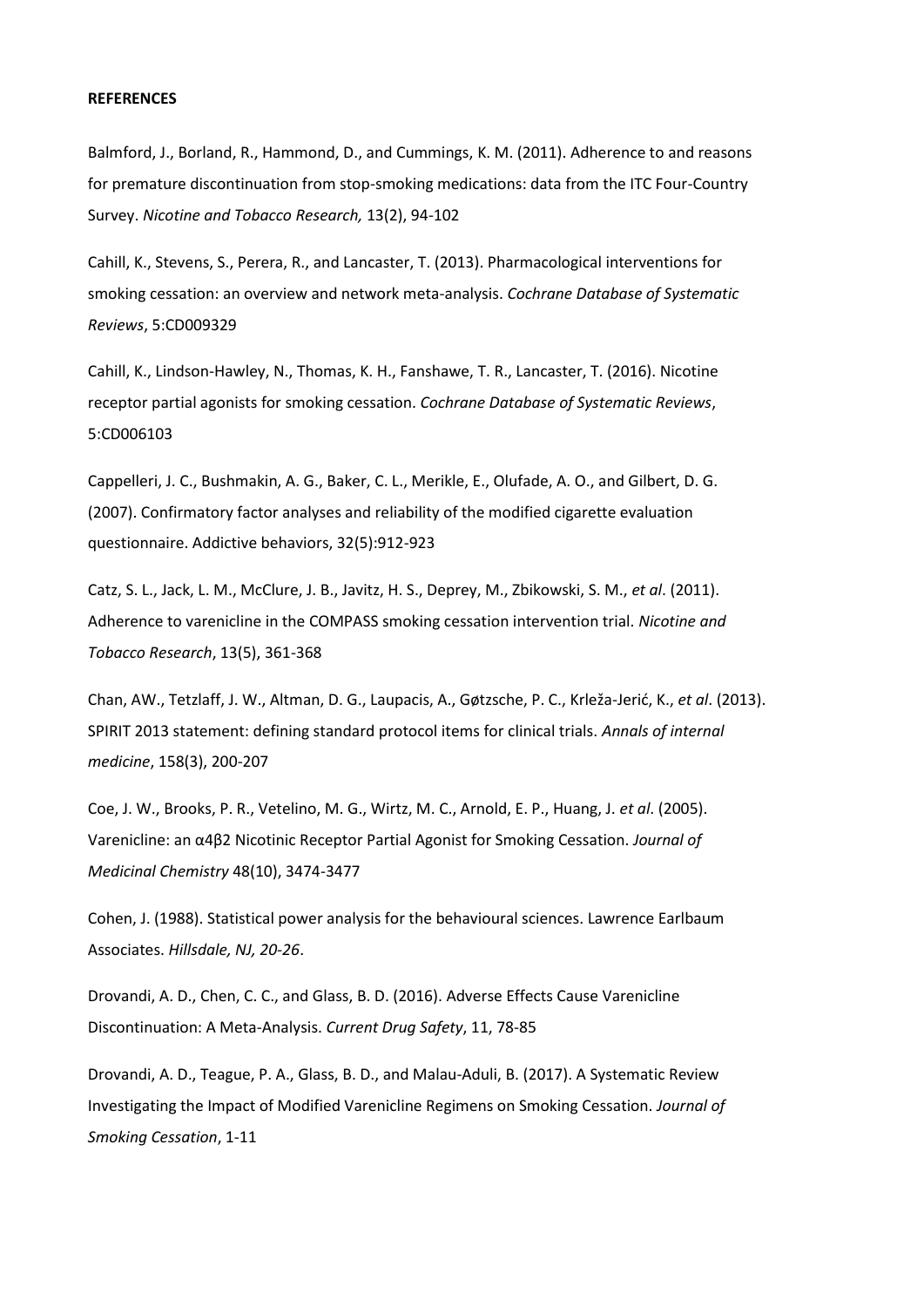Fiore, M. C., Jaen, C. R., Baker, T., Bailey, W. C., Benowitz, N. L., Curry, S. J. *et al*., (2008). Treating tobacco use and dependence: 2008 update. *Rockville, MD: US Department of Health and Human Services*

Hajek, P., McRobbie, H. J., Myers, K. E., Stapleton, J., and Dhangi, A. (2011). Use of Varenicline for 4 Weeks Before Quitting Smoking: decrease in ad lib smoking and increase in smoking cessation rates. *Archives of Internal Medicine*, 171(8), 770-777

Hawk, L. W., Ashare, R. L., Lohnes, S. F., Schlienz, M. A., Rhodes, J. D., Tiffany, S. T., *et al*. (2012). The Effects of Extended Pre-Quit Varenicline Treatment on Smoking Behaviour and Short-Term Abstinence: A Randomized Clinical Trial. *Clinical Pharmacology and Therapeutics*, 91(2), 172-180

Haywood, A. and Glass, B. D. (2016). Evidence of Stability of Medicines Repackaged in Compliance Aids: A Review. *Current Drug Safety*, 11(1), 69-77

Hughes, J. R., and Hatsukami, D. (1986). Signs and symptoms of tobacco withdrawal. Archives of general psychiatry, 43(3):289-294

Kroenke, K., Spitzer, R. L., and Williams, J. B. (2001). The PHQ-9: validity of a brief depression severity measure. Journal of General Internal Medicine, 16(9):606-613

Liberman, J. N., Lichtenfeld, M. J., Galaznik, A., Mastey, V., Harnett, J., Zou, K. H. *et al*. (2013). Adherence to Varenicline and Associated Smoking Cessation in a Community-Based Patient Setting. *Journal of Managed Care Pharmacy*, 19(2), 125-131

Osman, A., Bagge, C. L., Guitierrez, P. M., Konick, L. C., Kooper, B. A., and Barrios, F. X. (2001). The Suicidal Behaviours Questionnaire-Revised (SBQ-R): Validation with clinical and nonclinical samples. Assessment, 8(4), 443-454

Rigotti, N. A., Pipe, A. L., Benowitz, N. L., Arteaga, C., Garza, D., and Tonstad, S. (2010). Efficacy and Safety of Varenicline for Smoking Cessation in Patients with Cardiovascular Disease. *Circulation* 121, 221-229

Tonstad, S., Tǿnnesen, P., Hajek, P., Williams, K. E., Billing, C. B., and Reeves, K. R. (2006). Effect of maintenance therapy with varenicline on smoking cessation: A randomized controlled trial. *Journal of the American Medical Association*, 296(1): 64-71

Williams, K. E., Reeves, K. R., Billing, C. B. Jr., Pennington, A. M., and Gong, J. (2007). A doubleblind study evaluating the long-term safety of varenicline for smoking cessation. *Current Medical Research and Opinion*, 23(4), 793-801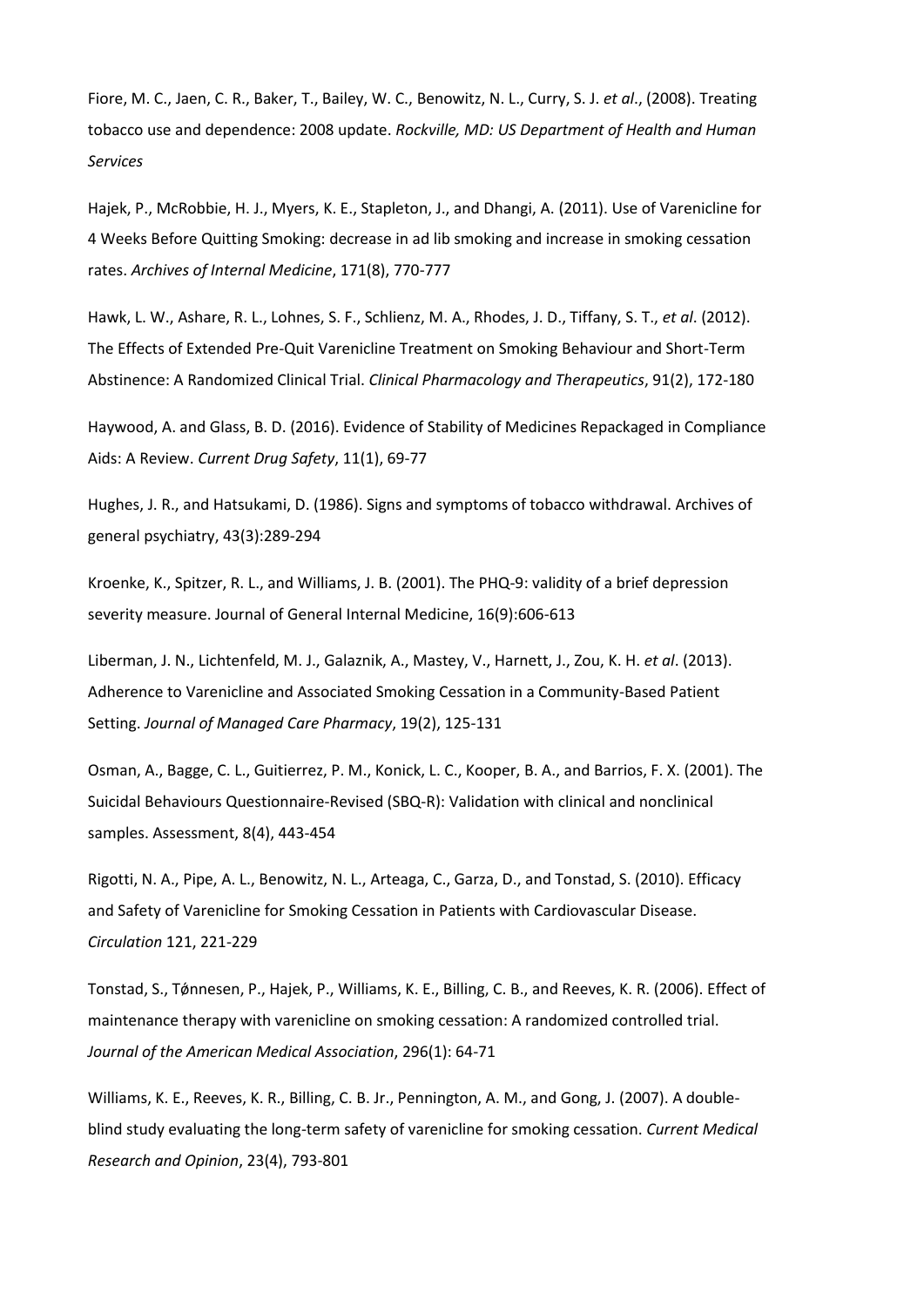**Table 1.** Varenicline dosing schedules for the three treatment regimens.

| <b>Treatment</b><br><b>Group</b> | Week 1                                          | Week 2                    | Week 3                                                          | <b>Weeks</b><br>$4 - 14$            | Week<br>15                | Week 16                            | <b>Weeks</b><br>$17 - 28$ |
|----------------------------------|-------------------------------------------------|---------------------------|-----------------------------------------------------------------|-------------------------------------|---------------------------|------------------------------------|---------------------------|
| <b>Intervention</b><br>Group 1   | 0.5mg once<br>dailv<br>(morning)                | 0.5mg<br>twice<br>daily   | 1.0 <sub>mg</sub><br>morning,<br>0.5mg night                    | 1.0 <sub>mg</sub><br>twice<br>daily | Placebo<br>twice<br>daily | Placebo<br>once daily<br>(morning) | Follow-up phase           |
| Intervention<br>Group 2          | Placebo <sup>*</sup><br>once daily<br>(morning) | Placebo<br>twice<br>daily | 0.5mg morning<br>for 3 days,<br>0.5mg twice<br>daily for 4 days | 1.0 <sub>mg</sub><br>twice<br>daily | 0.5mg<br>twice<br>daily   | 0.5mg<br>once daily<br>(morning)   | Follow-up phase           |
| Control<br>Group                 | Placebo<br>once daily<br>(morning)              | Placebo<br>twice<br>daily | 0.5mg morning<br>for 3 days,<br>0.5mg twice<br>daily for 4 days | 1.0 <sub>mg</sub><br>twice<br>daily | Placebo<br>twice<br>daily | Placebo<br>once daily<br>(morning) | Follow-up phase           |

\* Only 0.5mg-tablet matching placebos will used during the study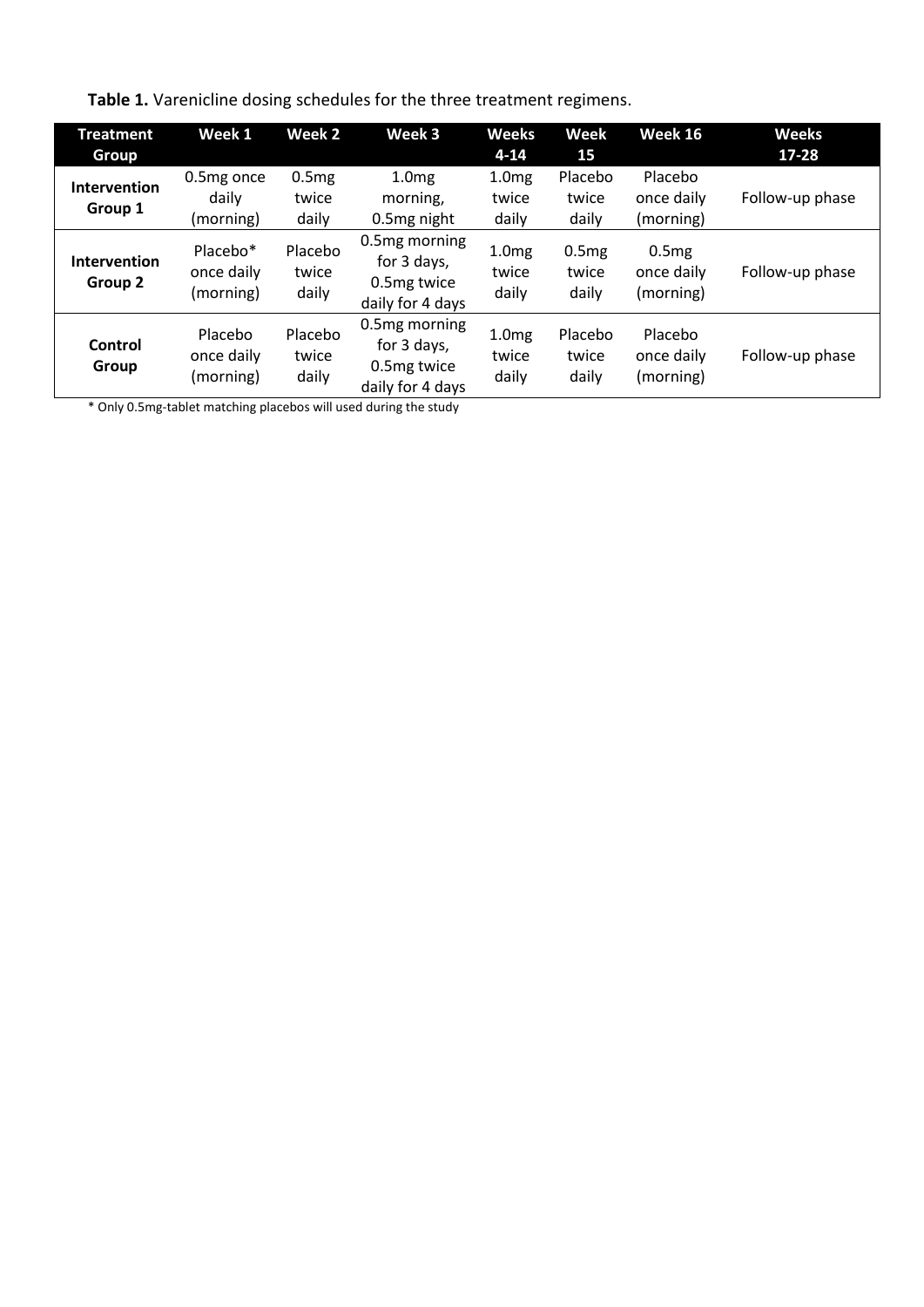| <b>Participant Activity</b> | Screening                 | <b>BL</b>    | Week 1             | Week 2       | Week 3       | Week 4       | Week 5     | Week 6       | Week 7     | Week 8             | Week 9     | Week 10                   | Week 11    | Week 12                   | Week 13    | Week 14      | Week 15      | Week 16    |
|-----------------------------|---------------------------|--------------|--------------------|--------------|--------------|--------------|------------|--------------|------------|--------------------|------------|---------------------------|------------|---------------------------|------------|--------------|--------------|------------|
| Window                      | 2 weeks                   |              | $±$ 2 days         | $±$ 2 days   | $±$ 2 days   | $±$ 2 days   | $±$ 2 days | $±$ 2 days   | $±$ 2 days | $±$ 2 days         | $±$ 2 days | $±$ 2 days                | $±$ 2 days | $±$ 2 days                | $±$ 2 days | $±$ 2 days   | $±$ 2 days   | $±$ 2 days |
| <b>Interaction Type</b>     |                           | <b>CV</b>    | <b>TC</b>          | <b>TC</b>    | <b>TC</b>    | <b>CV</b>    | <b>TC</b>  | <b>TC</b>    | <b>TC</b>  | <b>CV</b>          | <b>TC</b>  | <b>TC</b>                 | <b>TC</b>  | <b>CV</b>                 | <b>TC</b>  | <b>TC</b>    | <b>TC</b>    | <b>CV</b>  |
| EOI Flyer                   | $\boldsymbol{\mathsf{X}}$ |              |                    |              |              |              |            |              |            |                    |            |                           |            |                           |            |              |              |            |
| Participant                 | X                         | X            |                    |              |              |              |            |              |            |                    |            |                           |            |                           |            |              |              |            |
| Information                 |                           |              |                    |              |              |              |            |              |            |                    |            |                           |            |                           |            |              |              |            |
| Risks and Benefits          | X                         | X            |                    |              |              |              |            |              |            |                    |            |                           |            |                           |            |              |              |            |
| <b>Informed Consent</b>     | $\mathsf{x}$              | X            |                    |              |              |              |            |              |            |                    |            |                           |            |                           |            |              |              |            |
| <b>Medical History</b>      |                           | X            |                    |              |              |              |            |              |            |                    |            |                           |            |                           |            |              |              |            |
| <b>FTND</b>                 |                           | X            |                    |              |              |              |            |              |            |                    |            |                           |            |                           |            |              |              |            |
| SBQ-R                       |                           | X            |                    |              |              |              |            |              |            |                    |            |                           |            |                           |            |              |              |            |
| <b>Baseline Details</b>     |                           | X            |                    |              |              |              |            |              |            |                    |            |                           |            |                           |            |              |              |            |
| Demographics                |                           |              |                    |              |              |              |            |              |            |                    |            |                           |            |                           |            |              |              |            |
| Smoking history             |                           | X            |                    |              |              |              |            |              |            |                    |            |                           |            |                           |            |              |              |            |
| Carbon Monoxide             |                           | $\times$     |                    |              |              | X            |            |              |            | X                  |            |                           |            | X                         |            |              |              | X          |
| Test                        |                           |              |                    |              |              |              |            |              |            |                    |            |                           |            |                           |            |              |              |            |
| Height/weight               |                           | X            |                    |              |              |              |            |              |            |                    |            |                           |            |                           |            |              |              | X          |
| Vitals                      |                           | X            |                    |              |              |              |            |              |            |                    |            |                           |            |                           |            |              |              | X          |
| Randomisation               |                           | $\mathsf{X}$ |                    |              |              |              |            |              |            |                    |            |                           |            |                           |            |              |              |            |
| PIN assigned                |                           | $\mathsf{X}$ |                    |              |              |              |            |              |            |                    |            |                           |            |                           |            |              |              |            |
| PHQ-9                       |                           | $\mathsf{X}$ |                    | $\mathsf{x}$ |              | $\mathsf{x}$ |            | $\mathsf{x}$ |            | X                  |            | X                         |            | X                         |            | $\mathsf{x}$ |              | X          |
| <b>NUI</b>                  |                           |              | $\mathsf{x}$       | X            | X            | $\mathsf{x}$ | X          | $\mathsf{x}$ | X          | $\pmb{\mathsf{X}}$ | X          | $\boldsymbol{\mathsf{X}}$ | X          | $\pmb{\times}$            | X          | X            | $\mathsf{x}$ | X          |
| Concomitant                 |                           | X            | X                  | $\times$     | Χ            | X            | X          | X            | X          | X                  | X          | X                         | X          | X                         | X          | X            | X            | X          |
| Medications                 |                           |              |                    |              |              |              |            |              |            |                    |            |                           |            |                           |            |              |              |            |
| Study Drug                  |                           | X            |                    |              |              | X            |            |              |            | X                  |            |                           |            | X                         |            |              |              |            |
| Provided                    |                           |              |                    |              |              |              |            |              |            |                    |            |                           |            |                           |            |              |              |            |
| mCEQ                        |                           | X            | X                  | X            | Χ            | X            | X          | X            | X          | X                  | X          | Χ                         | X          | Χ                         | Χ          | X            | X            | X          |
| <b>Adverse Events</b>       |                           | X            | $\pmb{\mathsf{X}}$ | X            | X            | X            | X          | X            | X          | X                  | X          | Χ                         | X          | $\pmb{\times}$            | X          | X            | X            | X          |
| <b>MNWS</b>                 |                           | X            | X                  | X            | $\mathsf{X}$ | $\mathsf{x}$ | X          | X            | X          | X                  | X          | Χ                         | X          | $\boldsymbol{\mathsf{X}}$ | X          | X            | X            | X          |
| Counselling (<10            |                           | $\times$     | X                  | X            | X            | X            | X          | X            | X          | X                  | X          | Χ                         | X          | X                         | X          | X            | $\times$     | X          |
| minutes)                    |                           |              |                    |              |              |              |            |              |            |                    |            |                           |            |                           |            |              |              |            |
| 'Quit Because You           |                           | X            |                    |              |              |              |            |              |            |                    |            |                           |            |                           |            |              |              |            |
| Can' Booklet                |                           |              |                    |              |              |              |            |              |            |                    |            |                           |            |                           |            |              |              |            |
| Adherence                   |                           |              |                    |              |              | X            |            |              |            | X                  |            |                           |            | X                         |            |              |              | X          |
| Recording                   |                           |              |                    |              |              |              |            |              |            |                    |            |                           |            |                           |            |              |              |            |
| Smoking Log                 |                           | X            | X                  | X            | X            | X            | X          | X            |            |                    |            |                           |            |                           |            |              |              |            |

**Table 2.** Schedule of procedures between the principal investigator and study participants during the treatment period.

BL: Baseline CV: Clinic Visit TC: Telephone Call EOI: Expression of Interest FTND: Fagerström Test for Nicotine Dependence SBQ-R: Suicide Behaviours Questionnaire Revised PIN: Participant Identifier Number PHQ-9: Patient Health Questionnaire-9 NUI: Nicotine Use Inventory mCEQ: Modified cigarette evaluation questionnaire MNWS: Minnesota Nicotine Withdrawal Scale